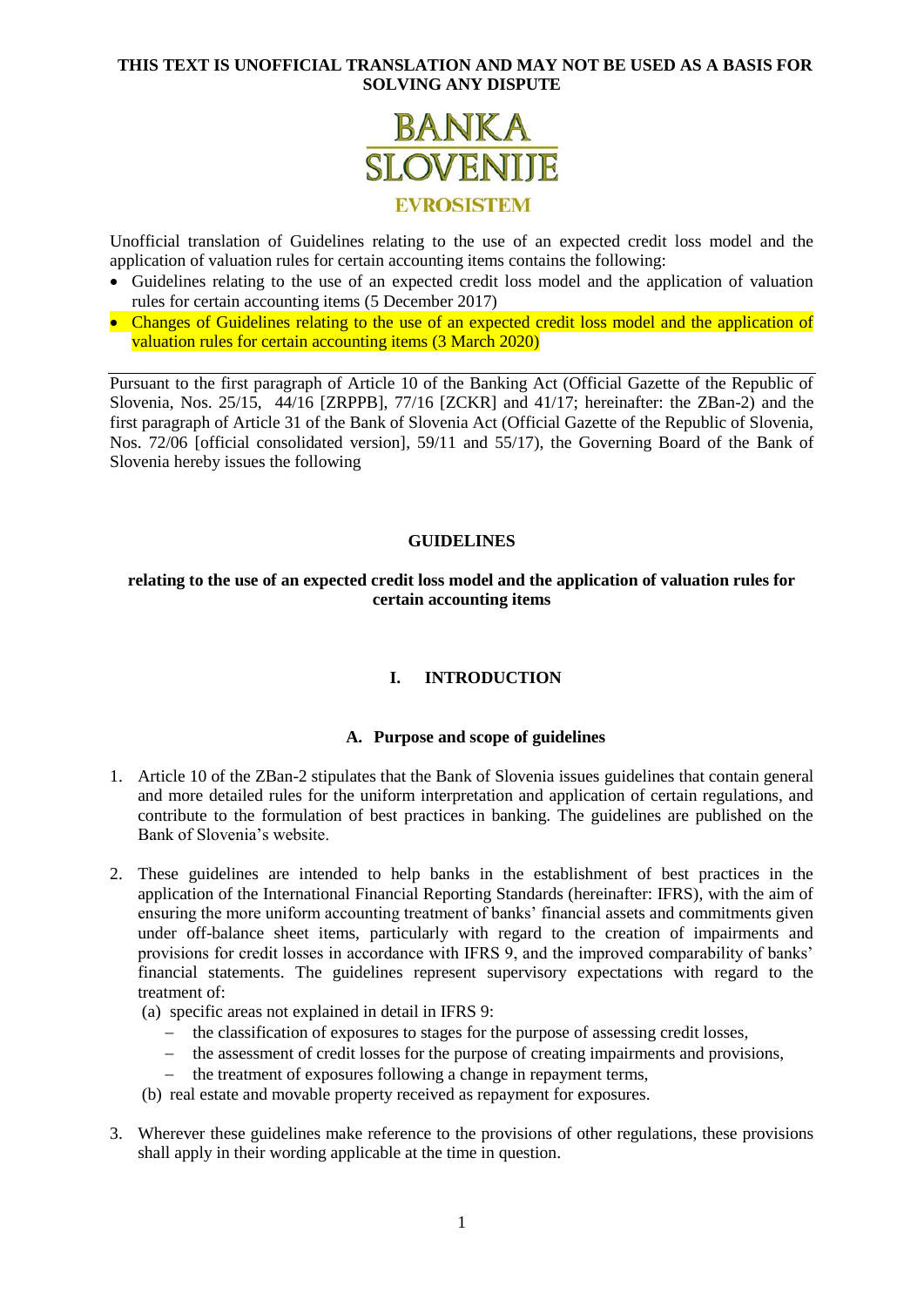

#### **B. Definition of terms**

- 4. The following abbreviations are used in these guidelines for acts issued by the European Union, the European Banking Authority, the European Central Bank and the Bank of Slovenia:
	- (a) IFRS 9 is Commission Regulation (EU) 2016/2067 of 22 November 2016 amending Regulation (EC) No 1126/2008 adopting certain international accounting standards in accordance with Regulation (EC) No 1606/2002 of the European Parliament and of the Council as regards International Financial Reporting Standard 9 (OJ L 323 of 29 November 2016, p 1);
	- (b) the CRR is Regulation (EU) No 575/2013 of the European Parliament and of the Council of 26 June 2013 on prudential requirements for credit institutions and investment firms and amending Regulation (EU) No 648/2012 (OJ L 176 of 27 June 2013, p 1);
	- (c) Commission Implementing Regulation (EU) No 680/2014 is Commission Implementing Regulation (EU) No 680/2014 of 16 April 2014 laying down implementing technical standards with regard to supervisory reporting of institutions according to Regulation (EU) No 575/2013 of the European Parliament and of the Council (OJ L 191 of 28 June 2014, p 1), last amended by Commission Implementing Regulation (EU) 2017/1443 of 29 June 2017 (OJ L 213 of 17 August 2017, p 1);
	- (d) Commission Implementing Regulation (EU) 2016/1799 is Commission Implementing Regulation (EU) 2016/1799 of 7 October 2016 laying down implementing technical standards with regard to the mapping of credit assessments of external credit assessment institutions for credit risk in accordance with Articles 136(1) and 136(3) of Regulation (EU) No 575/2013 of the European Parliament and of the Council (OJ L 275 of 12 October 2016, p 3);
	- (e) the CRA regulation is Regulation (EC) No 1060/2009 of the European Parliament and of the Council of 16 September 2009 on credit rating agencies (OJ L 302 of 17 November 2009, p 1);
	- (f) the EBA guidelines on the definition of default are the Guidelines on the application of the definition of default under Article 178 of Regulation (EU) No 575/2013 of 18 January 2017, published online at [https://www.eba.europa.eu/documents/10180/1721448/Guidelines+on+default+definition+%2](https://www.eba.europa.eu/documents/10180/1721448/Guidelines+on+default+definition+%28EBA-GL-2016-07%29_EN.pdf/052c260f-da9a-4c86-8f0a-09a1d8ae56e7)

[8EBA-GL-2016-07%29\\_EN.pdf/052c260f-da9a-4c86-8f0a-09a1d8ae56e7;](https://www.eba.europa.eu/documents/10180/1721448/Guidelines+on+default+definition+%28EBA-GL-2016-07%29_EN.pdf/052c260f-da9a-4c86-8f0a-09a1d8ae56e7)

- (g) the EBA guidelines on the expected credit loss model are the Guidelines on credit institutions' credit risk management practices and accounting for expected credit losses, of 20 September 2017, published online at [https://www.eba.europa.eu/documents/10180/1965596/Guidelines+on+Accounting+for+ECL](https://www.eba.europa.eu/documents/10180/1965596/Guidelines+on+Accounting+for+ECL+%28EBA-GL-2017-06%29_EN.pdf/8a9a9df0-a0cc-406e-a781-7d4fb753495d) [+%28EBA-GL-2017-06%29\\_EN.pdf/8a9a9df0-a0cc-406e-a781-7d4fb753495d;](https://www.eba.europa.eu/documents/10180/1965596/Guidelines+on+Accounting+for+ECL+%28EBA-GL-2017-06%29_EN.pdf/8a9a9df0-a0cc-406e-a781-7d4fb753495d)
- (h) the ECB guidance on NPLs is the Guidance to banks on non-performing loans of 20 March 2017, published online at

[https://www.bankingsupervision.europa.eu/ecb/pub/pdf/guidance\\_on\\_npl.en.pdf;](https://www.bankingsupervision.europa.eu/ecb/pub/pdf/guidance_on_npl.en.pdf)

- (i) the credit risk management regulation is the Regulation on credit risk management in banks and savings banks (Official Gazette of the Republic of Slovenia, No 68/17).
- (j) the Bank of Slovenia's Guidelines on the definition of default rate and loss rate are the Guidelines on the definition of default rate and loss rate of 27 October 2015, published online at

[https://www.bsi.si/financna-stabilnost/predpisi/seznam-predpisov/kreditno-tveganje/kreditno](https://www.bsi.si/financna-stabilnost/predpisi/seznam-predpisov/kreditno-tveganje/kreditno-tveganje-splosni-predpisi)[tveganje-splosni-predpisi;](https://www.bsi.si/financna-stabilnost/predpisi/seznam-predpisov/kreditno-tveganje/kreditno-tveganje-splosni-predpisi)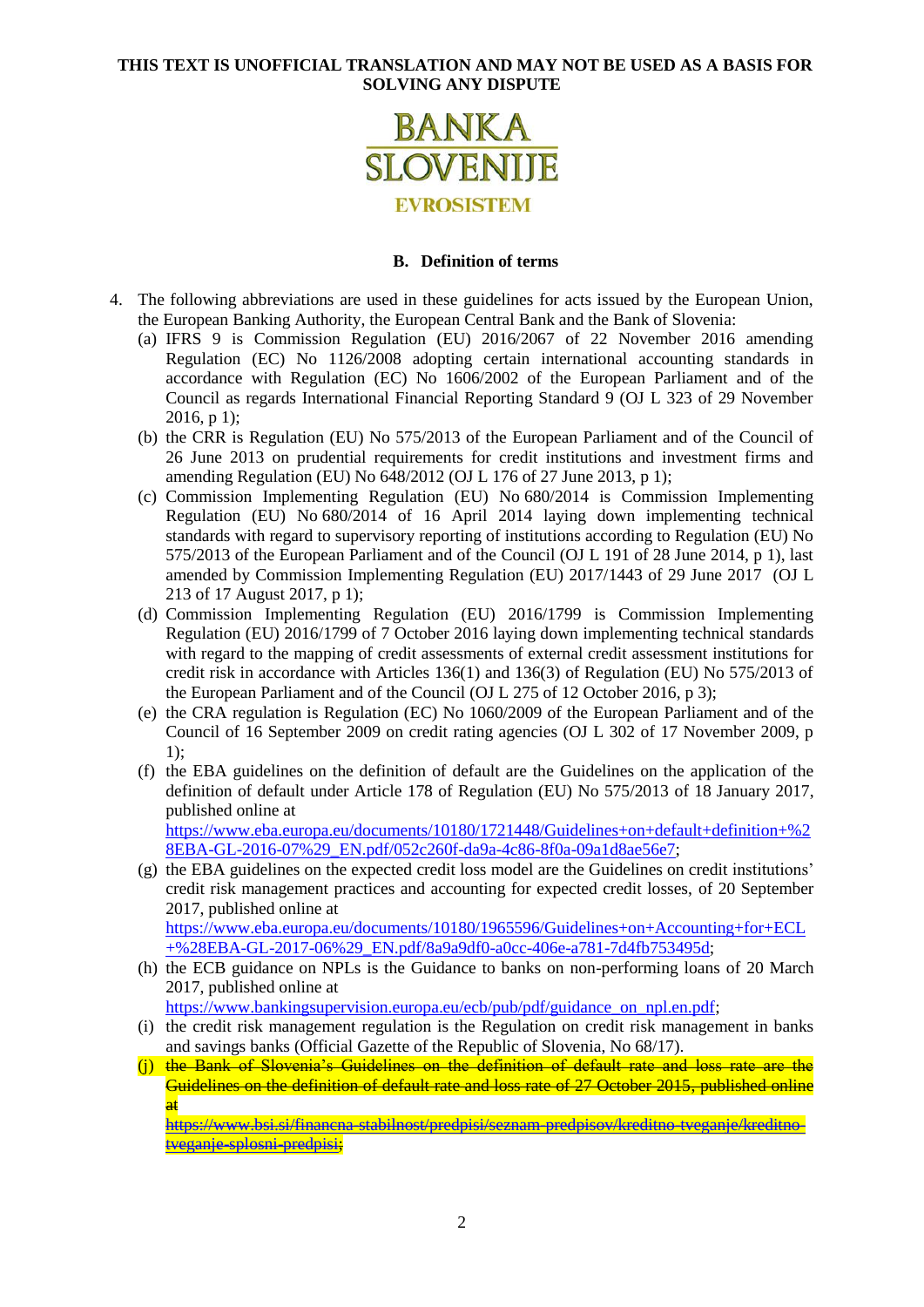

- (k) Council Regulation (EU) No 1024/2013 is Council Regulation No 1024/2013 of 15 October 2013 conferring specific tasks on the European Central Bank concerning policies relating to the prudential supervision of credit institutions (OJ L 287 of 29 October 2017, p 63).
- 5. The terms used in these guidelines shall have the same meanings as in the provisions of IFRS 9 and the CRR.
- 6. For the purpose of paragraph [17](#page-4-0) and paragraphs [24](#page-6-0) to [30](#page-8-0) of these guidelines, a "credit rating agency" is a credit rating agency registered and certified in accordance with the CRA regulation.

# **II. CLASSIFICATION OF EXPOSURES TO STAGES FOR THE PURPOSE OF ASSESSING CREDIT LOSSES**

# **A. General**

- 7. Sections 5.4 and 5.5 of IFRS 9 state that banks must classify financial assets measured at amortised cost, financial assets measured at fair value through other comprehensive income, lease receivables and off-balance-sheet exposures from credit commitments given and financial surety agreements to which impairment requirements apply (hereinafter: exposures) on a given reporting date to one of the following stages for the purpose of assessing credit losses:
	- (a) exposures where no significant increase in credit risk has occurred, and for which impairments and/or provisions for credit losses are measured on the basis of expected credit losses over a 12-month period (hereinafter: stage 1);
	- (b) exposures where there has been a significant increase in credit risk in the period between initial recognition and the reporting date, and for which impairments and/or provisions for credit losses are measured on the basis of expected credit losses over the entire lifetime (hereinafter: stage 2); and
	- (c) exposures in default (hereinafter: stage 3).

The bank shall not take account of credit protection when classifying exposures to stages 1, 2 or 3.

- 8. A bank shall classify as stage 3 all exposures that it has defined as defaulted exposures in accordance with paragraph B5.5.37 of IFRS 9 for the purpose of internal credit risk management, including exposures that are defined as defaulted upon initial recognition, i.e. purchased or originated credit-impaired financial assets (hereinafter: POCI). In accordance with paragraphs 89 and 90 of the EBA guidelines on the expected credit loss model, the bank shall, for the purpose of this classification, follow the definition of default set out in Article 178 of the CRR.
- 9. If an exposure is not classified as stated in the previous paragraph, a bank shall classify the exposure in question as stage 1 upon initial recognition. Upon subsequent measurement, the bank shall assess whether there has been a significant increase in credit risk in the period between initial recognition and the reporting date, in accordance with paragraph 5.5.9 of IFRS 9. If there has been no significant increase in credit risk or if an exposure with low credit risk is involved, the exposure remains classified as stage 1 in accordance with paragraphs 5.5.5 and 5.5.10 of IFRS 9. If there has been a significant increase in credit risk and the exposure in question has not been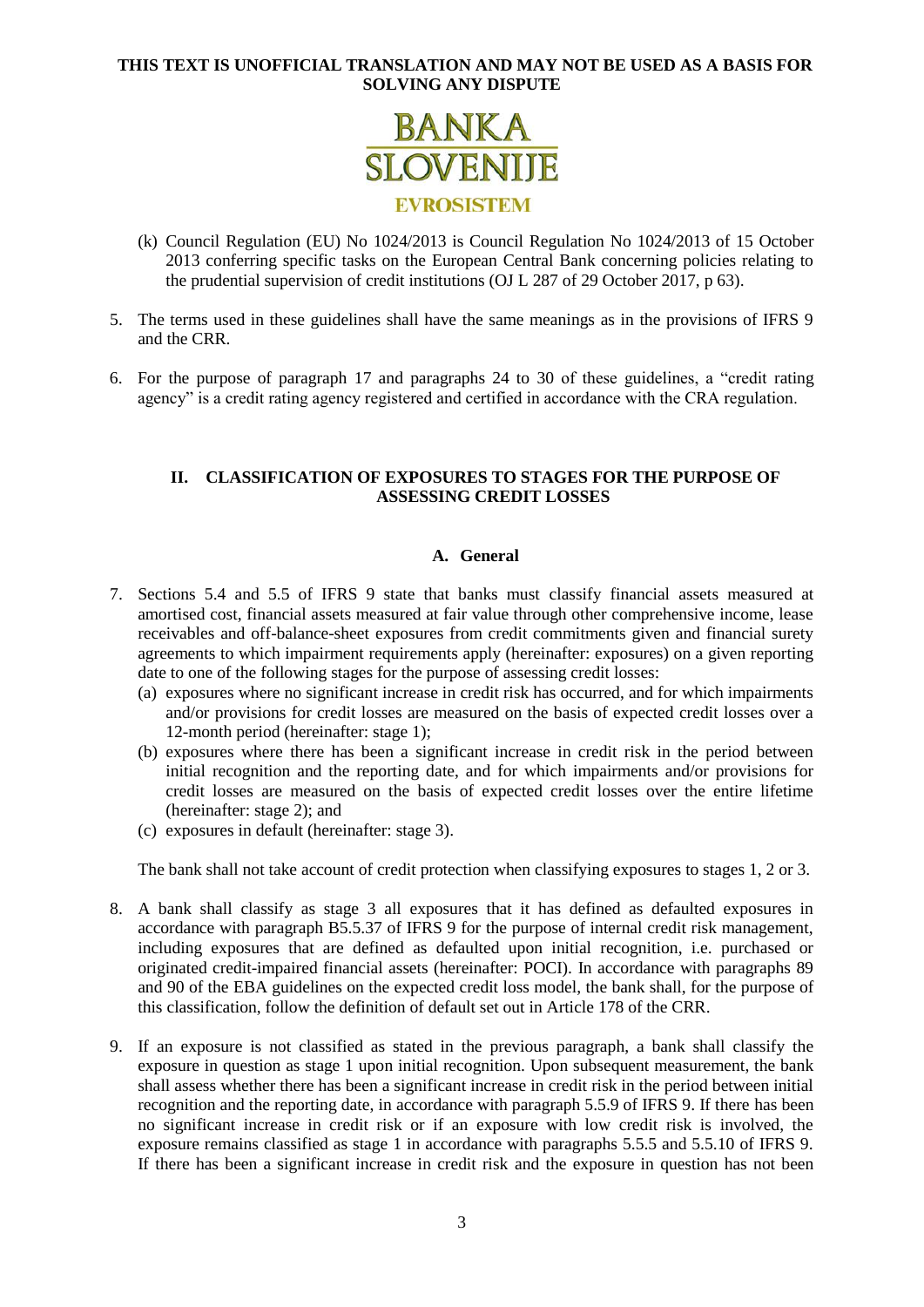

defined as defaulted, the bank shall classify the exposure as stage 2 in accordance with paragraph 5.5.3 of IFRS 9.

#### **B. Assessing a significant increase in credit risk**

- 10. In accordance with paragraph 5.5.4 of IFRS 9, a bank shall assess a significant increase in credit risk using reasonable and supportable information<sup>1</sup> at the level of an individual exposure. The bank may assess a significant increase in credit risk at the level of a pool of exposures in accordance with paragraph B5.5.16 of IFRS 9, but only when reasonable and supportable information (factors or indicators) cannot be obtained at the level of an individual exposure without undue cost or effort, or if such information cannot be assessed at the level of an individual exposure.
- 11. A bank shall establish an appropriate methodology for assessing a significant increase in credit risk that is based on clear, predetermined quantitative and qualitative criteria. These criteria may differ for individual pools of exposures, i.e. the relevant portfolios, groups of portfolios or elements of a portfolio.
- <span id="page-3-0"></span>12. When assessing a significant increase in credit risk, a bank may take account of the relevant list of information referred to in paragraph B5.5.17 of IFRS 9, in particular the following:
	- (a) information referred to in paragraphs 107 and 108 of the EBA guidelines on the expected credit loss model, and
	- (b) information obtained within the framework of the early warning system for increased credit risk referred to in Article 27 of the credit risk management regulation, having regard for the ECB guidance on NPLs.
- <span id="page-3-1"></span>13. Notwithstanding the provisions of the previous paragraph, a significant increase in the credit risk associated with an exposure since initial recognition shall be deemed to have occurred, at the latest, when:
	- (a) the debtor is more than 30 days past due in the repayment of a material amount associated with a specific exposure, apart from the exceptions set out in paragraph [14](#page-4-1) of these guidelines. The definition of a material past-due credit obligation referred to in the value data under item *117 Material number of days past due at the level of total exposure to the debtor* of the applicable Guidelines for implementing the regulation on reporting by monetary financial institutions, which is published on the Bank of Slovenia website at [https://www.bsi.si/porocanje/porocanje-banki-slovenije/porocila/porocanje-monetarnih](https://www.bsi.si/porocanje/porocanje-banki-slovenije/porocila/porocanje-monetarnih-financnih-institucij)[financnih-institucij,](https://www.bsi.si/porocanje/porocanje-banki-slovenije/porocila/porocanje-monetarnih-financnih-institucij) shall be taken into account *mutatis mutandis* for the purposes of counting the number of days past due at the level of an individual exposure;
	- (b) the repayment terms have been modified due to the debtor's inability to repay the debt under the originally agreed terms without a material forgiveness of debt, resulting in the exposure being defined as a performing forborne exposure in accordance with Commission Implementing Regulation (EU) No 680/2014.

1

<sup>&</sup>lt;sup>1</sup> Reasonable and supportable information on past events (e.g. on arrears in payments), current conditions and forecasts of future economic conditions that are available on the reporting date without undue cost or effort, and that are relevant to a specific exposure subject to assessment (as defined in paragraph B5.5.49 of IFRS 9).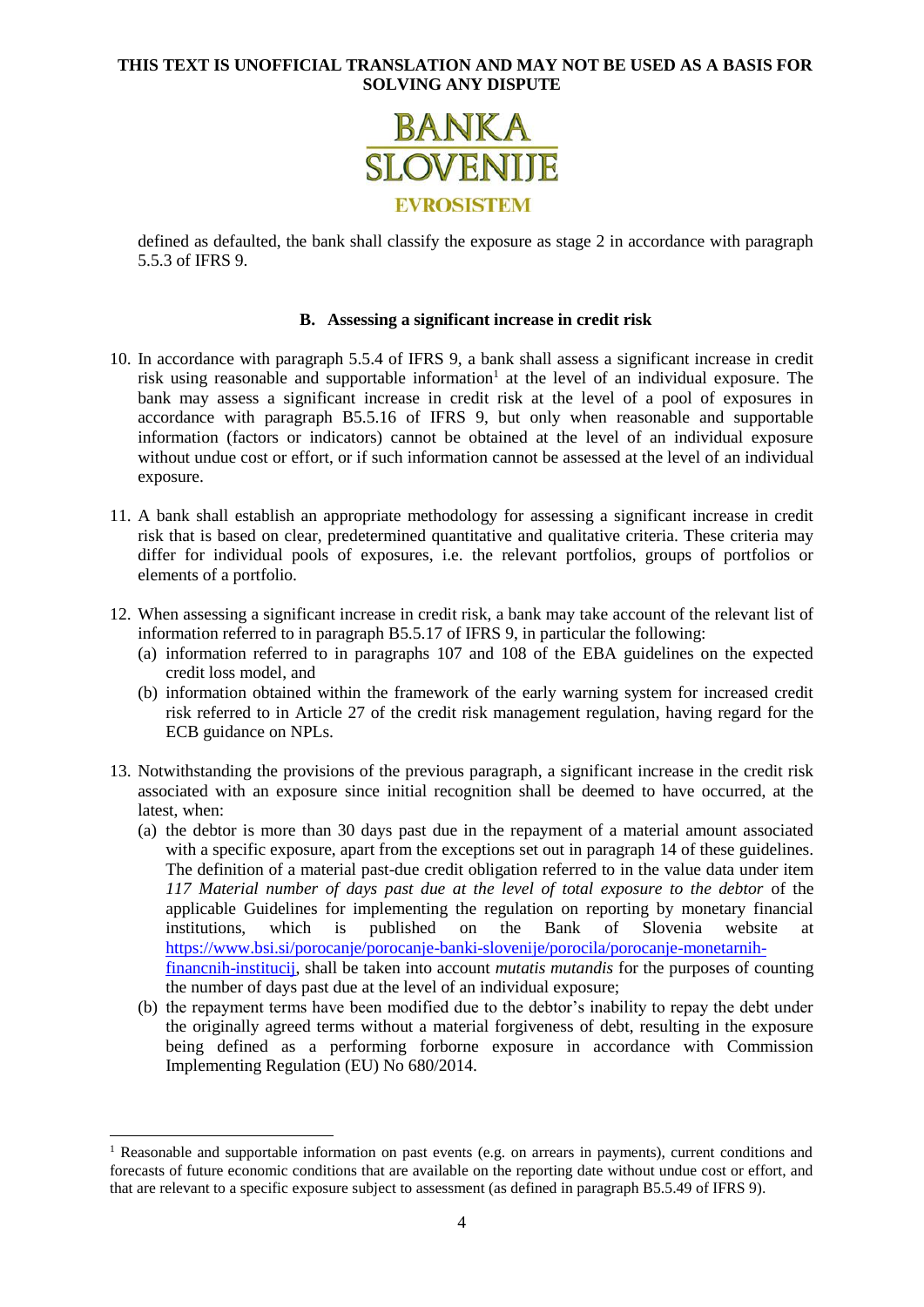

- <span id="page-4-1"></span>14. Notwithstanding point (a) of the previous paragraph, a bank may treat amounts more than 30 days past due as an insignificant increase in credit risk in exceptional cases, if:
	- (a) the arrears in the repayment of the specific debt have arisen due to the technical situations set out in points (a), (b) and (c) of paragraph 23 of the EBA guidelines on the definition of default, whereby the criterion of 30 days past due is taken into account in point (c) of the aforementioned guidelines instead of 90 days; or
	- (b) other available information indicates that arrears of more than 30 days in the repayment of the specific debt did not arise due to a significant increase in credit risk.
- <span id="page-4-2"></span>15. A bank may reclassify an exposure from stage 2 to stage 1 when all of the following conditions are met:
	- (a) the exposure in question was not defined as defaulted upon initial recognition pursuant to Article 178 of the CRR or as POCI (as set out in paragraphs 5.5.13 and 5.5.14 of IFRS 9);
	- (b) all reasons indicating a significant increase in credit risk in the period between initial recognition and the reporting date, as set out in paragraphs [12](#page-3-0) and [13](#page-3-1) of these guidelines, have ceased to exist; and
	- (c) when the probation period expires:

1

- in the case of performing forborne exposures: two years from the last forbearance, or from the date of transition from non-performing to performing forborne exposures, given the simultaneous fulfilment of the other conditions set out in paragraphs 256 and 257 of Part 2 of Annex V of Commission Implementing Regulation (EU) No 680/2014 for exiting the category of forborne exposures, or before if the bank demonstrates on the basis of empirical data or on the basis of supportable reasons<sup>2</sup> that there is no expectation of a significant increase in the debtor's credit risk with regard to such exposures over the short term,
- in the case of performing non-forborne exposures: three months from the date when all reasons indicating a significant increase in credit risk cease to exist, or from the date of exit from default status, if the exposure in question was previously defined as defaulted, or before if the bank demonstrates on the basis of empirical data that there is no expectation of a significant increase in the debtor's credit risk with regard to such exposures over the short term.

# **C. Exposures with low credit risk**

- 16. In accordance with the provisions of paragraph 5.5.10, and paragraphs B5.5.22 to B5.5.24 of IFRS 9, a bank may assume that the credit risk associated with an exposure has not increased significantly since initial recognition if the credit risk associated with that exposure is low on the reporting date.
- <span id="page-4-0"></span>17. Investments in debt financial instruments with an investment grade assessment issued by a credit rating agency (e.g. a rating of at least BBB- according to S&P or Fitch, or a rating of at least Baa3 according to Moody's) shall be deemed exposures with low credit risk that are classified as stage 1. When the bank has at its disposal credit assessments from several credit rating agencies, it shall

<sup>&</sup>lt;sup>2</sup> For example, a significant decrease in the debtor's credit risk as a result of recapitalisation or the impact of an acquiring company with a significantly better credit assessment, which is reflected in the regular repayment of debt (without arrears) and an upgrading in the debtor's credit assessment.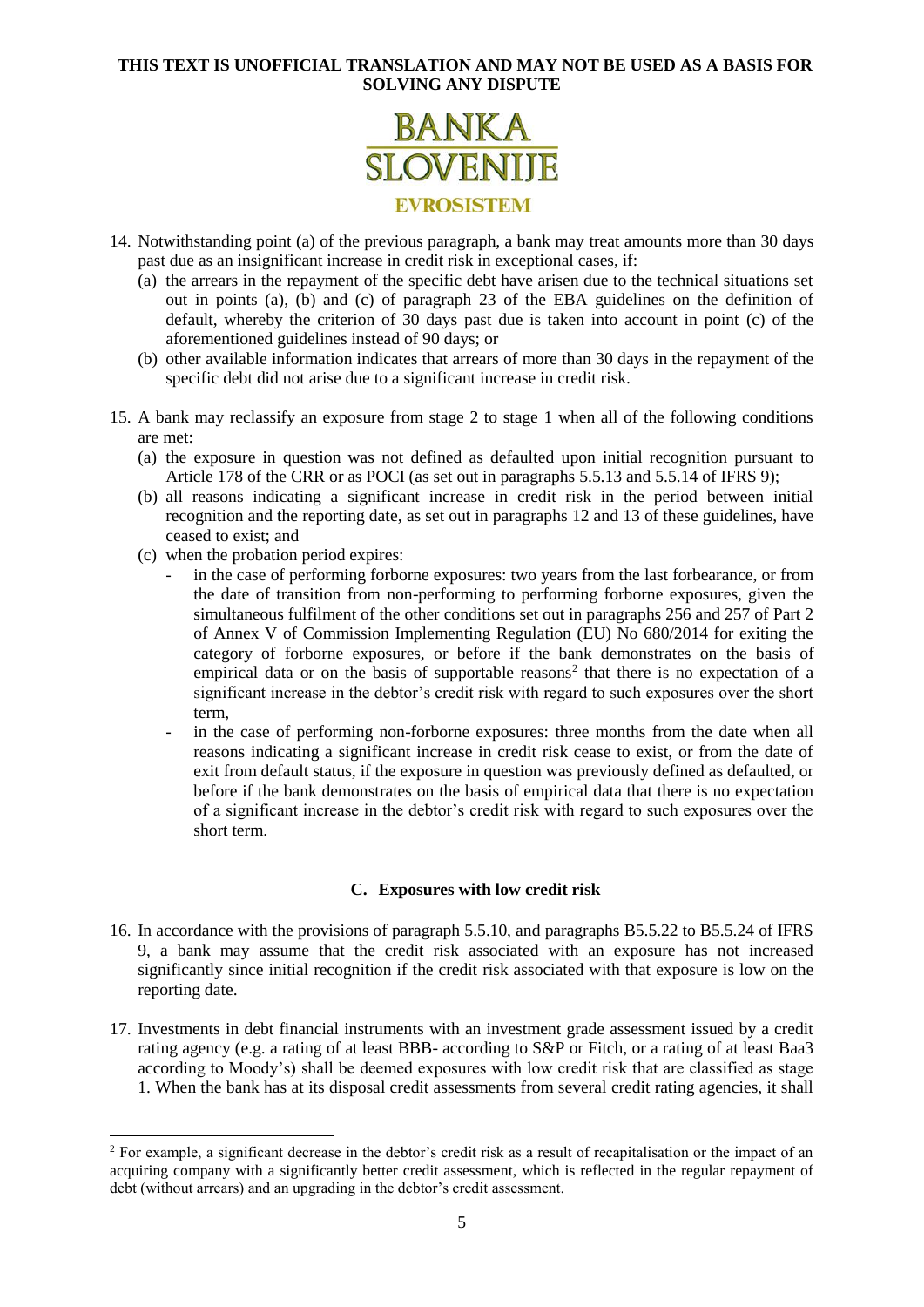

take account of the rules on the use of credit assessments set out in Article 138 of the CRR for that purpose.

#### **D. Exceptions in the initial classification of an exposure as stage 1 or stage 2 in the changeover to IFRS 9**

- 18. In accordance with paragraph 7.2.18 of IFRS 9, a bank shall, on the date of initial application of IFRS 9, determine the credit risk associated with an exposure upon initial recognition based on reasonable and supportable information that it is able to obtain without undue cost or effort, and compare it with the credit risk associated with that exposure on the date of initial application of IFRS 9.
- 19. If during the changeover to IFRS 9 a bank does not have at its disposal information on the credit risk associated with an exposure, or a debtor's credit assessment at the time of approval or upon initial recognition of the exposure, it may, when classifying exposures to stages for the first time for the purpose of assessing credit losses, in addition to exposures with low credit risk set out in sub-section C, classify as stage 1 exposures to debtors who have an average credit assessment of A in the Bank of Slovenia's central register as at 30 November or 31 December 2017, and who do not fulfil the criteria for classification as stage 2, as set out in paragraphs [12](#page-3-0) and [13](#page-3-1) of these guidelines, whereby the exposure is not deemed POCI as set out in point a) of paragraph [15](#page-4-2) of these guidelines. The bank shall classify all other exposures that are not defined as defaulted pursuant to Article 178 of the CRR upon initial classification as stage 2.

# **III. ASSESSMENT OF CREDIT LOSSES FOR THE PURPOSE OF CREATING IMPAIRMENTS AND PROVISIONS**

#### **A. Assessment of credit losses for defaulted exposures**

20. A bank shall take account of the provisions of section 6 of the ECB guidance on NPLs *mutatis mutandis* when creating individual and collective impairments and provisions for credit losses for stage 3 exposures.

# **B. Risk parameters and time series of data**

21. A bank shall formulate its own methodology for assessing expected credit losses that is based on the following risk parameters: probability of default (PD), loss given default (LGD) and the conversion factor (CF). In doing so, it shall take into account to the greatest extent possible the minimum requirements of the IRB approach set out in Chapter 3 of Title II of Part Three of the CRR. The bank may use the default rate in place of estimated PD, the loss rate in place of estimated LGD and, in place of the estimated CF, the actual or regulatory conversion factor, as set out in Article 111(1) of the CRR, which corresponds to the off-balance-sheet item with regard to classification to a risk category in accordance with Annex I to the CRR. The bank may take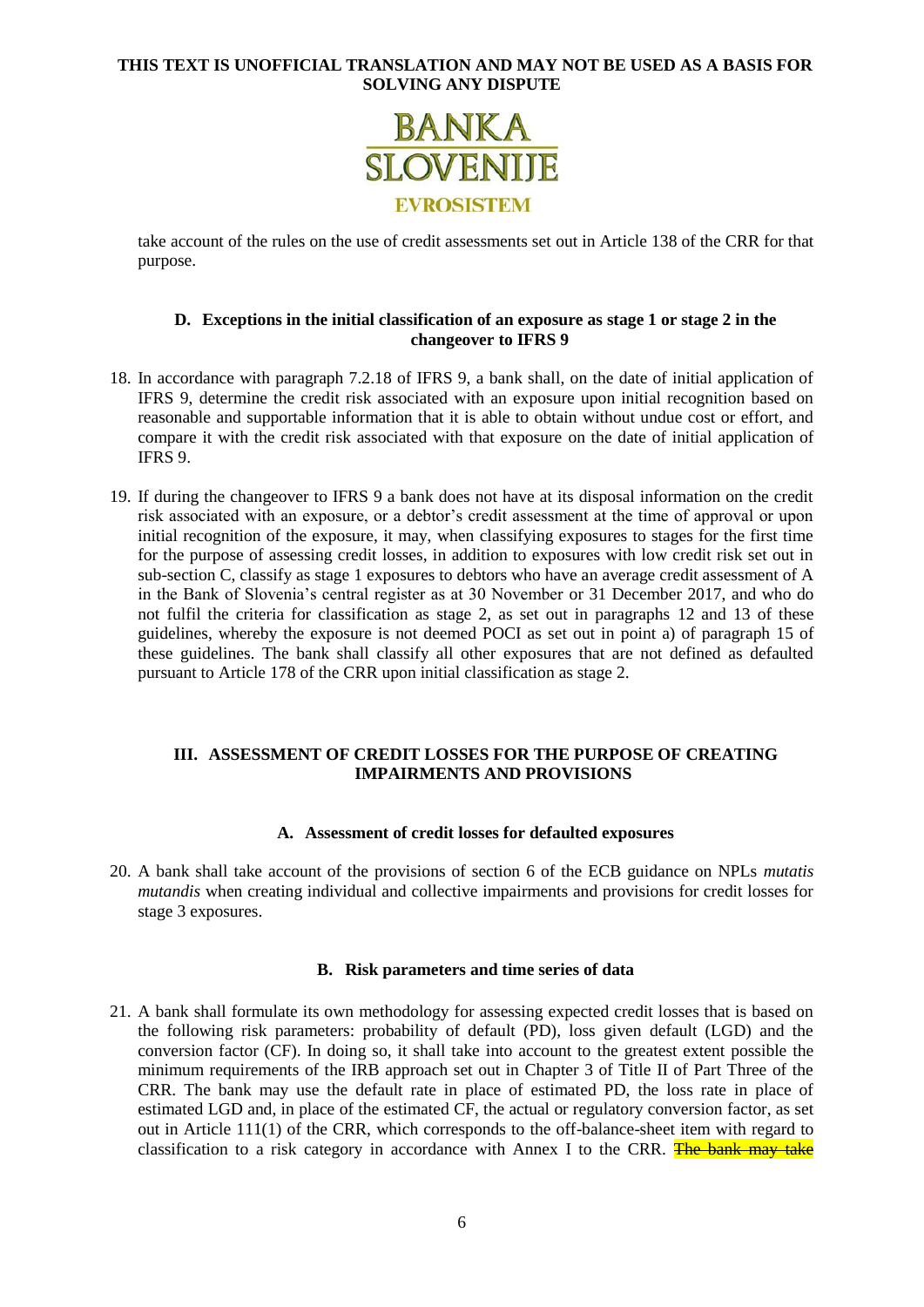

account of the parameters set out by the Bank of Slovenia's Guidelines on the definition of default rate and loss rate as the basis for the assessment of expected credit risk losses.

- 22. In accordance with point (c) of paragraph 5.5.17 of IFRS 9, the estimated risk parameters referred to in the previous paragraph that the bank takes into account in the calculation of expected credit losses shall be based on past events, current conditions and forecasts of future economic conditions. Information on past events shall relate to a period of at least five years, whereby this data should be adjusted to the current conditions and forecasts of future economic conditions. If during the changeover to IFRS 9 and subsequently the bank does not have at its disposal a sufficient time series of own data for the calculation of risk parameters, the data collection period shall be extended every year for one additional year until such data covers a period of at least five years. A bank that does not have an appropriate time series of own data may also use external data, or a combination of own data and external data. A bank that uses external data shall use it consistently, and shall ensure that the data is representative of the structure of the exposures to which it is being applied.
- 23. A bank shall put in place appropriate processes to ensure that the models used to assess expected credit losses are validated and back-testing is performed at least annually.

#### **C. Risk parameters for certain types of exposures where the number of defaults is low**

<span id="page-6-0"></span>24. For the classes of exposures to central governments and central banks (hereinafter: sovereigns), institutions, regional governments and local authorities, and public sector entities as defined in the CRR for the purpose of calculating the capital requirement for credit risk under the standardised approach, a bank may take account of the guidelines referred to in sub-sections C.1 and C.2 of these guidelines.

#### **C.1 Estimation of PD risk parameter**

- <span id="page-6-1"></span>25. In estimating PD on the basis of the default rate, a bank shall proceed from a data series of at least five years of default rates across credit assessments from credit rating agencies, and shall ensure that the default rates for a particular credit assessment are never lower than the default rate valid for one step higher (better) credit assessment.
- 26. Once a year a bank shall obtain the latest data on default rates across credit assessments from credit rating agencies for the most recently available period, and shall update the existing default rates.
- <span id="page-6-2"></span>27. For the purposes of paragraph [25](#page-6-1) of these guidelines, a bank may determine the estimated PD for the exposure classes referred to in paragraph [24](#page-6-0) of these guidelines having regard for the following options:
	- (a) the highest of the default rates published by at least three credit rating agencies (hereinafter: relevant credit rating agencies) for individual credit assessments or,
	- (b) the average default rates calculated on the basis of the combination of credit assessments from relevant credit rating agencies or,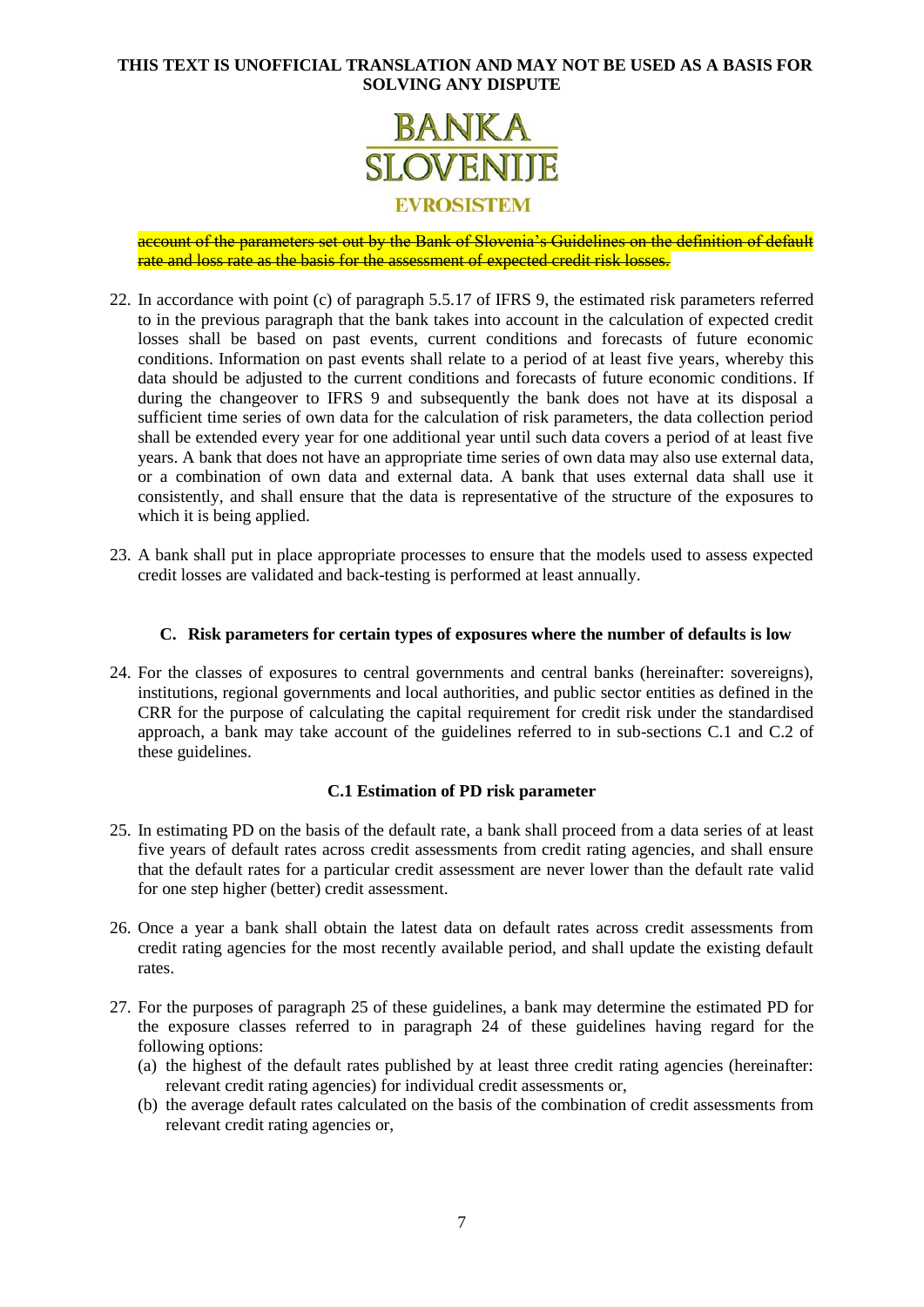

(c) the default rates for individual credit assessments from a credit rating agency that the bank has nominated for the purpose of calculating capital requirements for the exposure class in which the relevant exposure is classified<sup>3</sup> (hereinafter: nominated credit rating agency).

Other methodologies for estimating PD that appropriately reflect the credit risk of the exposures may be applied to the exposure classes in question by the bank.

- 28. When having regard for option (a) referred to in paragraph [27](#page-6-2) of these guidelines, a bank shall take account of the following guidance:
	- (a) for exposures to central governments and central banks (for sovereigns):
		- $\overline{\phantom{a}}$  for which credit assessments from relevant credit rating agencies are available, the bank shall take account of the highest default rate that corresponds to the credit assessments for sovereigns published by the relevant credit rating agencies,
		- for which no credit assessment from relevant credit rating agencies for sovereigns is available, the bank shall take account of the highest default rate that corresponds to the lowest investment grade assessment for sovereigns from the relevant credit rating agencies;
	- (b) for exposures to institutions:

-

- $\overline{\phantom{a}}$  for which credit assessments from relevant credit rating agencies are available, the bank shall take account of the highest default rate that corresponds to the credit assessments for institutions published by the relevant credit rating agencies,
- for which no credit assessment from relevant credit rating agencies for institutions is available:
	- i. the bank shall determine the credit assessment of the country in which the institution is established assigned by the relevant credit rating agencies for sovereigns (if the particular exposure has different credit assessments for sovereigns from the relevant credit rating agencies, the bank shall take account of the worst of these credit assessments), and shall map a credit quality step to this credit assessment in accordance with Annex III of Commission Implementing Regulation (EU) No 2016/1799,
- ii. the bank shall lower the credit quality step referred to in the previous sub-indent by one notch, and shall determine, on the basis of Annex III of Commission Implementing Regulation (EU) No 2016/1799, which credit assessments from the relevant credit rating agencies map to the credit quality step,
- iii. the bank shall take account of the highest default rate on the basis of default rates that correspond to the credit assessments referred to in the previous sub-indent;
- (c) for exposures to regional governments or local authorities, the bank shall take account of the rules set out in point (b) of this paragraph. The bank may take account of the rules set out in point (a) of this paragraph for exposures to regional governments or local authorities with low risk, as set out in Article 115(2) of the CRR;
- (d) for exposures to public sector entities, the bank shall take account of the rules set out in point (b) of this paragraph. The bank may take account of the rules set out in point (a) of this

<sup>&</sup>lt;sup>3</sup> A bank that has nominated two or more credit rating agencies for a particular exposure class shall take account of the rules on the use of credit assessments set out in Article 138 of the CRR.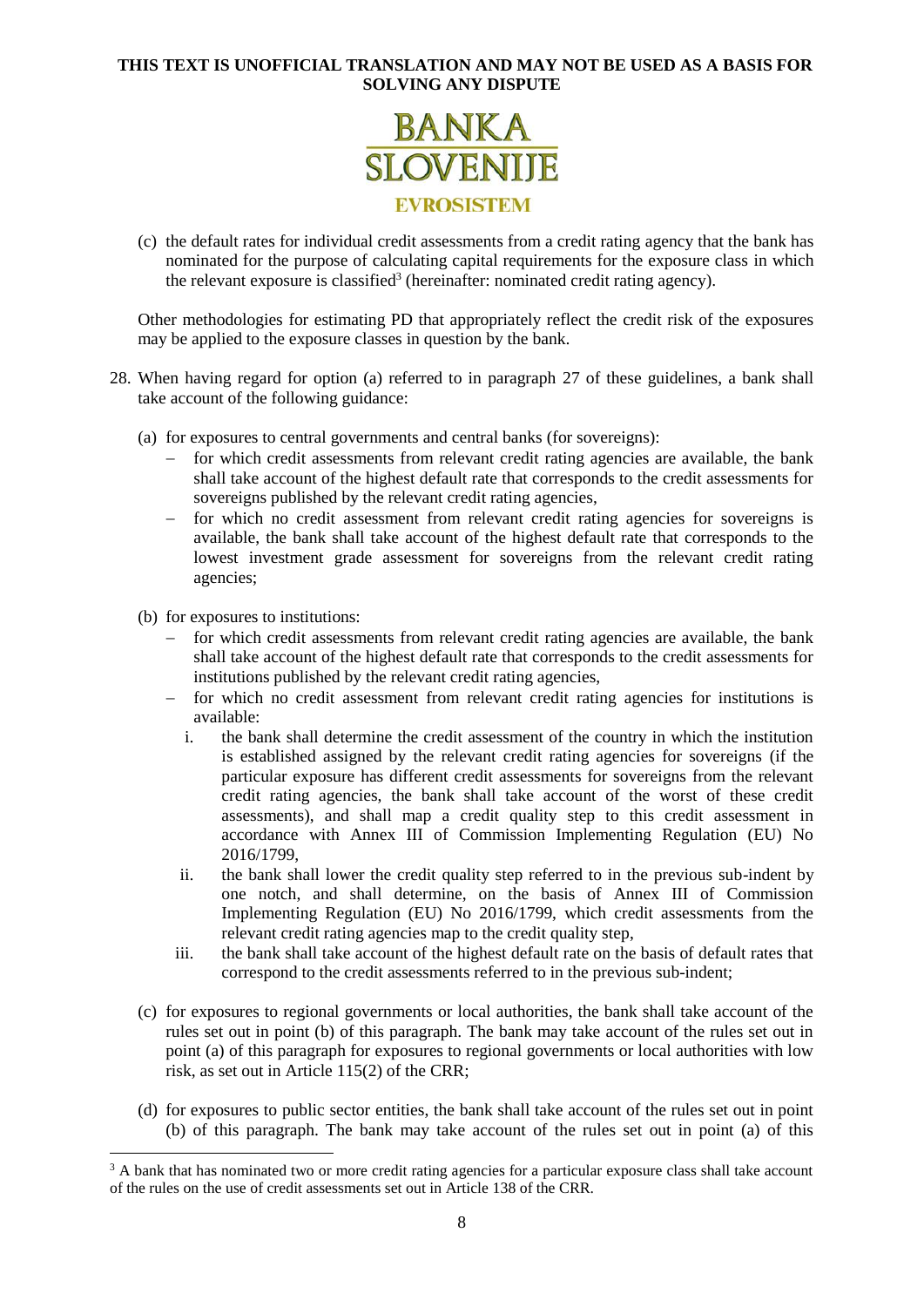

paragraph for exposures to public sector entities with low risk, as set out in Article 116(4) of the CRR.

- 29. When having regard for option (b) referred to in paragraph [27](#page-6-2) of these guidelines, a bank shall combine, as appropriate, credit assessments from the relevant credit rating agencies into newly established rating grades, and shall calculate an average default rate for these rating grades. The bank shall take account of the following guidance:
	- (a) for exposures to central governments and central banks (sovereigns):
		- for which a credit assessment from a nominated credit rating agency is available, the bank shall take account of the average default rate that corresponds to the credit assessment for sovereigns,
		- for which no credit assessment from a nominated credit rating agency for sovereigns is available, the bank shall take account of the average default rate that corresponds to the rating grade, where based on the combining referred to in the first sentence of paragraph 29, the lowest investment grade assessment from a nominated credit rating agency for sovereigns is included;
	- (b) for exposures to institutions:
		- $\overline{\phantom{a}}$  for which a credit assessment from a nominated credit rating agency is available, the bank shall take account of the average default rate that corresponds to the credit assessment for institutions,
		- for which no credit assessment from a nominated credit rating agency for institutions is available, the bank shall determine default rate based on the following rule:
			- i. the bank shall determine the credit assessment of the country in which the institution is established assigned by a nominated credit rating agency for sovereigns, and the corresponding rating grade in which this credit assessment is assigned based on the combining referred to in the first sentence of paragraph 29,
			- ii. takes into account average default rate corresponding to this rating grade that is one grade lower from rating grade in the previous sub-indent;
	- (c) for exposures to regional governments or local authorities, the bank shall take account of the rules set out in point (b) of this paragraph. The bank may take account of the rules set out in point (a) of this paragraph for exposures to regional governments or local authorities with low risk, as set out in Article 115(2) of the CRR;
	- (d) for exposures to public sector entities, the bank shall take account of the rules set out in point (b) of this paragraph. The bank may take account of the rules set out in point (a) of this paragraph for exposures to public sector entities with low risk, as set out in Article 116(4) of the CRR.
- <span id="page-8-0"></span>30. When having regard for option (c) referred to in paragraph [27](#page-6-2) of these guidelines, a bank shall take account of the following guidance:
	- (a) for exposures to central governments and central banks (for sovereigns):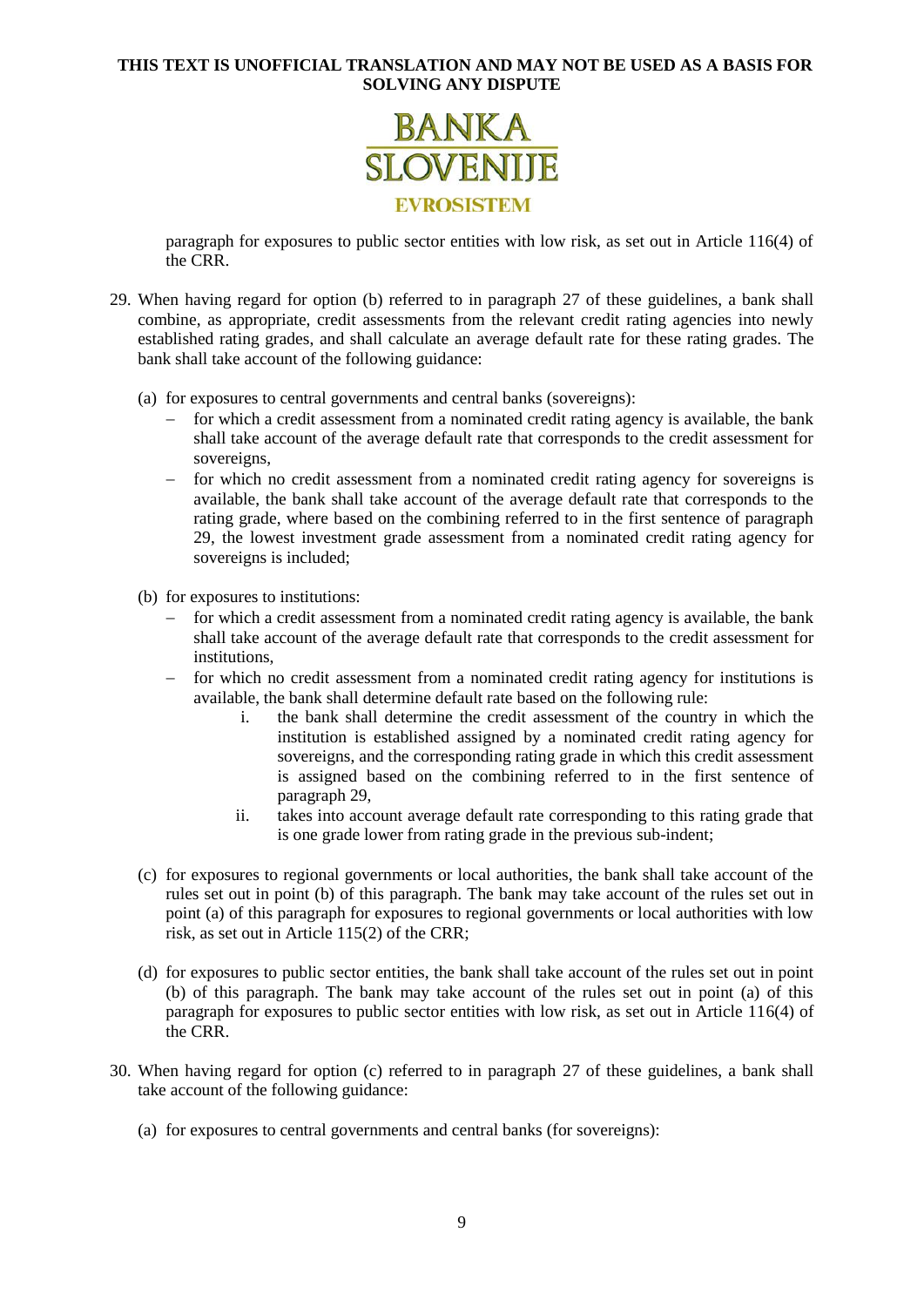

- for which a credit assessment from a nominated credit rating agency is available, the bank shall take account of the default rate that corresponds to the credit assessment published by the nominated credit rating agency for sovereigns,
- for which no credit assessment from a nominated credit rating agency for sovereigns is available, the bank shall take account of the default rate that corresponds to the lowest investment grade assessment from a nominated credit rating agency for sovereigns;
- (b) for exposures to institutions:

1

- $\overline{\phantom{a}}$  for which a credit assessment from a nominated credit rating agency is available, the bank shall take account of the default rate that corresponds to the credit assessment published by the nominated credit rating agency for institutions,
- for which no credit assessment from a nominated credit rating agency for institutions is available, the bank shall take account of the default rate calculated according to the following rules:
	- i. the bank shall determine the credit assessment of the country in which the institution is established assigned by a nominated credit rating agency for sovereigns, and shall map a credit quality step to this credit assessment in accordance with Annex III of Commission Implementing Regulation (EU) No 2016/1799,
	- ii. the bank shall lower the credit quality step referred to in the previous sub-indent by one notch, and shall determine, on the basis of Annex III of Commission Implementing Regulation (EU) No 2016/1799, which credit assessments from the relevant credit rating agency map to the credit quality step,
	- iii. the bank shall calculate an average default rate based on the default rates that correspond to the credit assessments referred to in the previous sub-indent;<sup>4</sup>
- (c) for exposures to regional governments or local authorities, the bank shall take account of the rules set out in point (b) of this paragraph. The bank may take account of the rules set out in point (a) of this paragraph for exposures to regional governments or local authorities with low risk, as set out in Article 115(2) of the CRR;
- (d) for exposures to public sector entities, the bank shall take account of the rules set out in point (b) of this paragraph. The bank may take account of the rules set out in point (a) of this paragraph for exposures to public sector entities with low risk, as set out in Article 116(4) of the CRR.

# **C.2 Estimation of LGD risk parameter**

31. For the exposure classes referred to in paragraph [24](#page-6-0) of these guidelines, a bank shall apply an LGD as defined in Article 161(1) of the CRR, in the amount of 45% for senior exposures and 75% for subordinated exposures.

### **D. Exclusion of interest income by means of the effective interest method**

<sup>4</sup> Only relevant in cases when several credit assessments from a nominated credit rating agency are included within the framework of an individual credit quality step, otherwise the bank shall take account of the default rate for the individual credit assessment.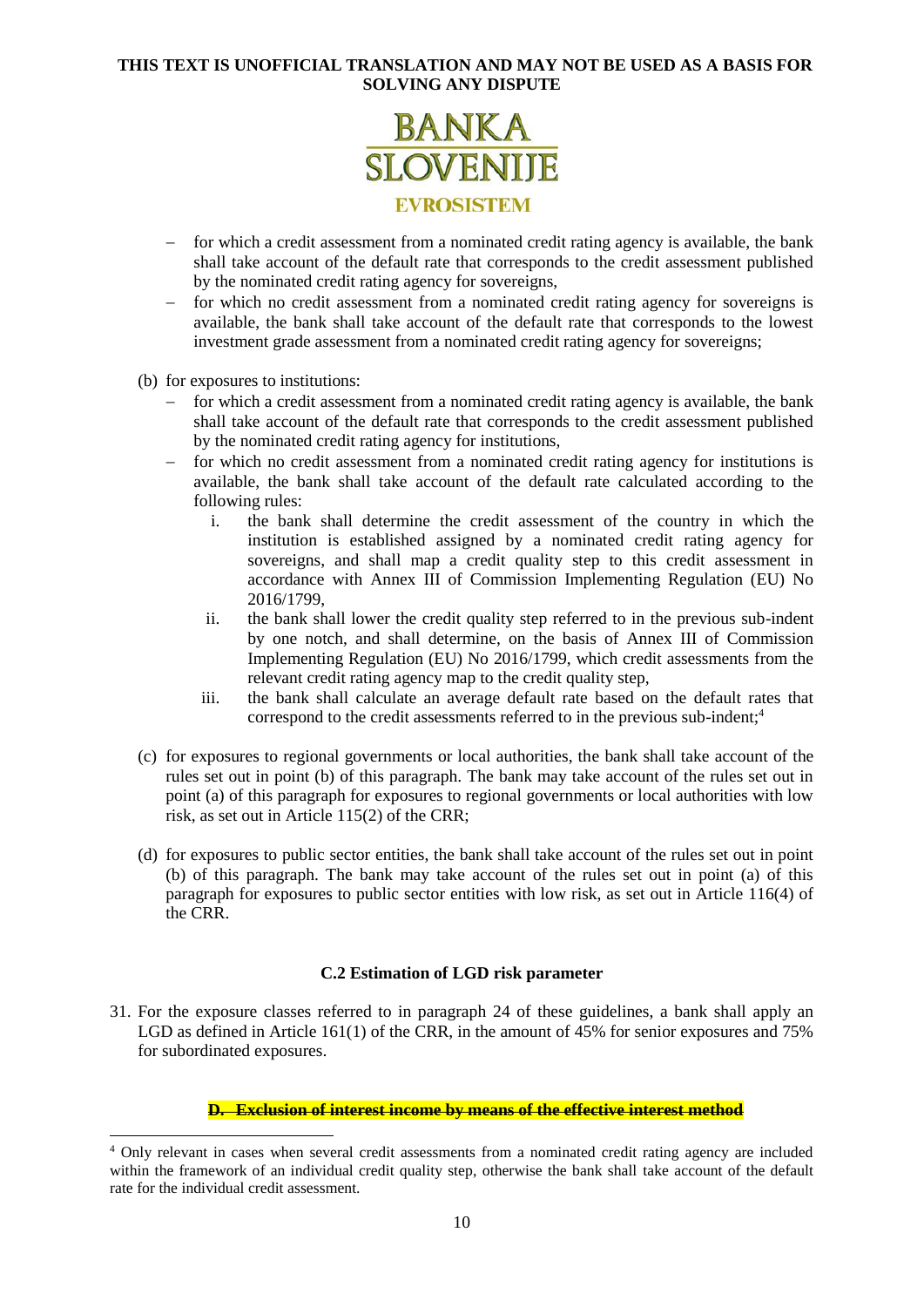

- 32. Interest income is calculated by means of the effective interest method in accordance with paragraphs 5.4.1 and 5.4.2 of IFRS 9. According to the aforementioned method, interest is ealculated for on-balance-sheet exposures by applying the effective interest rate to the gross carrying amount of the exposures. An exception is made for interest income from on-balance-sheet exposures that after initial recognition were defined as defaulted, for which interest is calculated by applying the effective interest rate to their amortised cost. An exception is also made for interest income from on-balance-sheet exposures that were defined as defaulted upon initial recognition (POCI), for which interest is calculated by applying the credit-risk-weighted effective interest rate to their amortised cost.
- 33. For the purpose of implementing the provision on the calculation and recognition of interest income in respect of the amortised cost of on-balance sheet exposures, a bank shall put in place analytical records in its books of account that include both the contractual amount of principal and interest, and amounts for reporting and disclosure purposes in accordance with the IFRS. When calculating and recognising interest income in respect of the amortised cost of an on-balance-sheet exposure, the bank may use an income exclusion system, which excludes from income the portion of accrued interest that relates to the impaired part of the on-balance-sheet exposure, and only recognises it as income if any payment is made. This means that the bank does not recognise that portion of accrued interest as income until payment, but recognises it in a special analytical account of impaired interest, which it treats as an integral part of the gross carrying amount of onbalance-sheet exposures for external reporting purposes (and not as an integral part of impairments for credit losses). If the bank has not put in place adequate IT support for the consistent recognition of interest income in respect of amortised cost, its income exclusion system may take a conservative approach, meaning that all interest income is excluded in full until payment.

# **IV. TREATMENT OF EXPOSURES FOLLOWING A CHANGE IN REPAYMENT TERMS**

- 34. In accordance with paragraph BC5.235 of the Basis for Conclusions on IFRS 9, a bank shall not distinguish between exposures with lower and higher credit quality or between changes in repayment terms in favour of the debtor that arose due to the latter's inability to repay debt (i.e. in the event of debt forbearance) and changes that arose due to other (commercial) reasons, in the treatment of changes to the repayment terms of an exposure on the basis of paragraphs 5.4.3, 5.5.12, B3.1.1 and B3.1.2 of IFRS 9.
- <span id="page-10-0"></span>35. In accordance with paragraph BC5.227 of the Basis for Conclusions on IFRS 9, a bank shall assess a change in repayment terms from the perspective of the materiality of the impact on contractually agreed cash flows. The bank shall treat changes in repayment terms that result in material changes in cash flows in accordance with the rules on the derecognition of on-balancesheet exposures from the statement of financial position (having regard for the repayment terms prior to the change) set out in paragraph 3.2.3 of IFRS 9, and the rules on the recognition of exposures (having regard for the repayment terms after the change) set out in paragraphs 5.1.1 and 5.1.1A of IFRS 9. In accordance with paragraph 5.4.3 of IFRS 9, a bank shall treat changes in repayment terms that do not lead to material changes in cash flows as an adjustment to the gross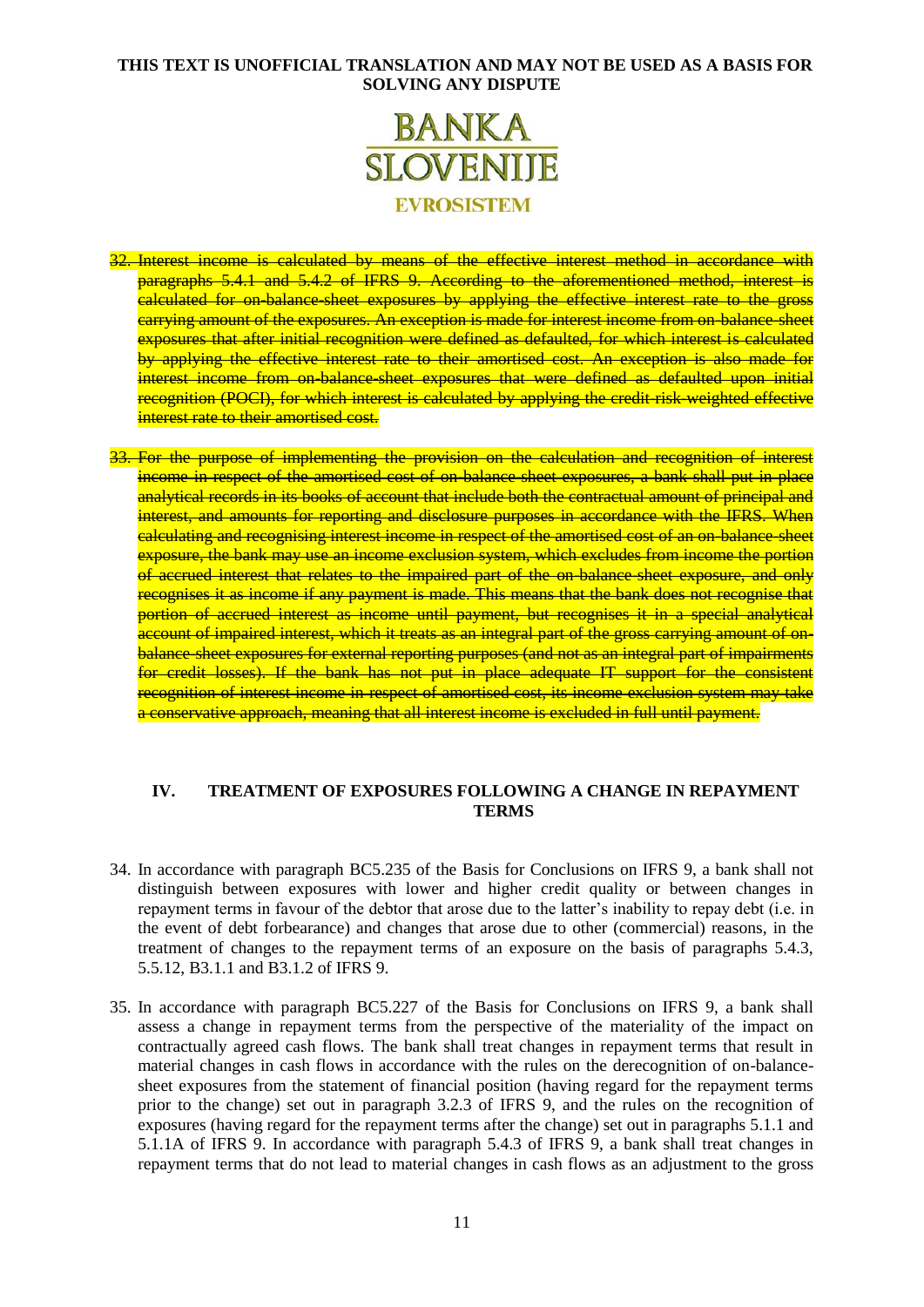

carrying amount (with a corresponding entry in profit or loss) based on the calculated present value, taking into account newly agreed or amended discounted contractual cash flows.

- <span id="page-11-0"></span>36. IFRS 9 does not set a threshold for distinguishing between material and immaterial changes in cash flows due to a change in the repayment terms for an on-balance-sheet exposure, as is otherwise set out in paragraphs 3.3.2 and B3.3.6 of IFRS 9 for the purpose of the treatment of changes to repayment terms for financial liabilities. The bank shall therefore define such a threshold in its internal policy and shall apply it consistently, for the purpose of the treatment of material changes in repayment terms for on-balance-sheet exposures.
- 37. Notwithstanding paragraph [36,](#page-11-0) a bank may treat a new loan agreement or other debt instrument contract (or an annex to an existing contract), by virtue of which the contracting parties agree on a change in the repayment terms, according to the derecognition rules set out in paragraph 3.2.3 of IFRS 9, even when the changes in cash flows are immaterial relative to the previous contract, provided that the following conditions are met:
	- (a) the change in repayment terms (e.g. a change in maturity, currency and/or interest rate) did not occur as the result of the debtor's inability to repay debt under the originally agreed terms (and thus a new on-balance-sheet exposure was not defined as a forborne exposure upon initial recognition in accordance with Commission Implementing Regulation (EU) No 680/2014), but for commercial and/or market-related reasons; and
	- (b) the original exposure was classified as stage 1, in accordance with IFRS 9, for the purpose of creating impairments and/or provisions for credit losses, prior to the change in repayment terms.
- 38. In any case, a bank shall treat a change in repayment terms in accordance with the rules on the derecognition of exposures from the statement of financial position, whenever:
	- (a) in accordance with IFRS 9 the change results in the reclassification of an on-balance-sheet exposure and a changeover to measurement at fair value (i.e. a derivative financial instrument is embedded in a contract and has a material impact on the cash flows of the underlying contract); and
	- (b) a new debtor replaces the original debtor in the credit relationship by virtue of a new contract based on which the original debtor's debt is repaid. The aforementioned rule shall not apply if the new debtor is part of group of connected clients that includes the original debtor, and for which reason the new on-balance-sheet exposure based on the new loan agreement (or annex) is defined as a forborne exposure pursuant to Commission Implementing Regulation (EU) No 680/2014 (in such cases, the bank shall act in accordance with paragraphs [35](#page-10-0) and [36](#page-11-0) of these guidelines).

# **V. TREATMENT OF REAL ESTATE AND MOVABLE PROPERTY RECEIVED AS REPAYMENT FOR EXPOSURES**

39. A bank shall measure real estate and movable property received as repayment for on-balancesheet exposures at fair value on the basis of their valuations and shall treat them depending on purpose in accordance with the IFRS. In accordance with the ECB guidance on NPLs, the bank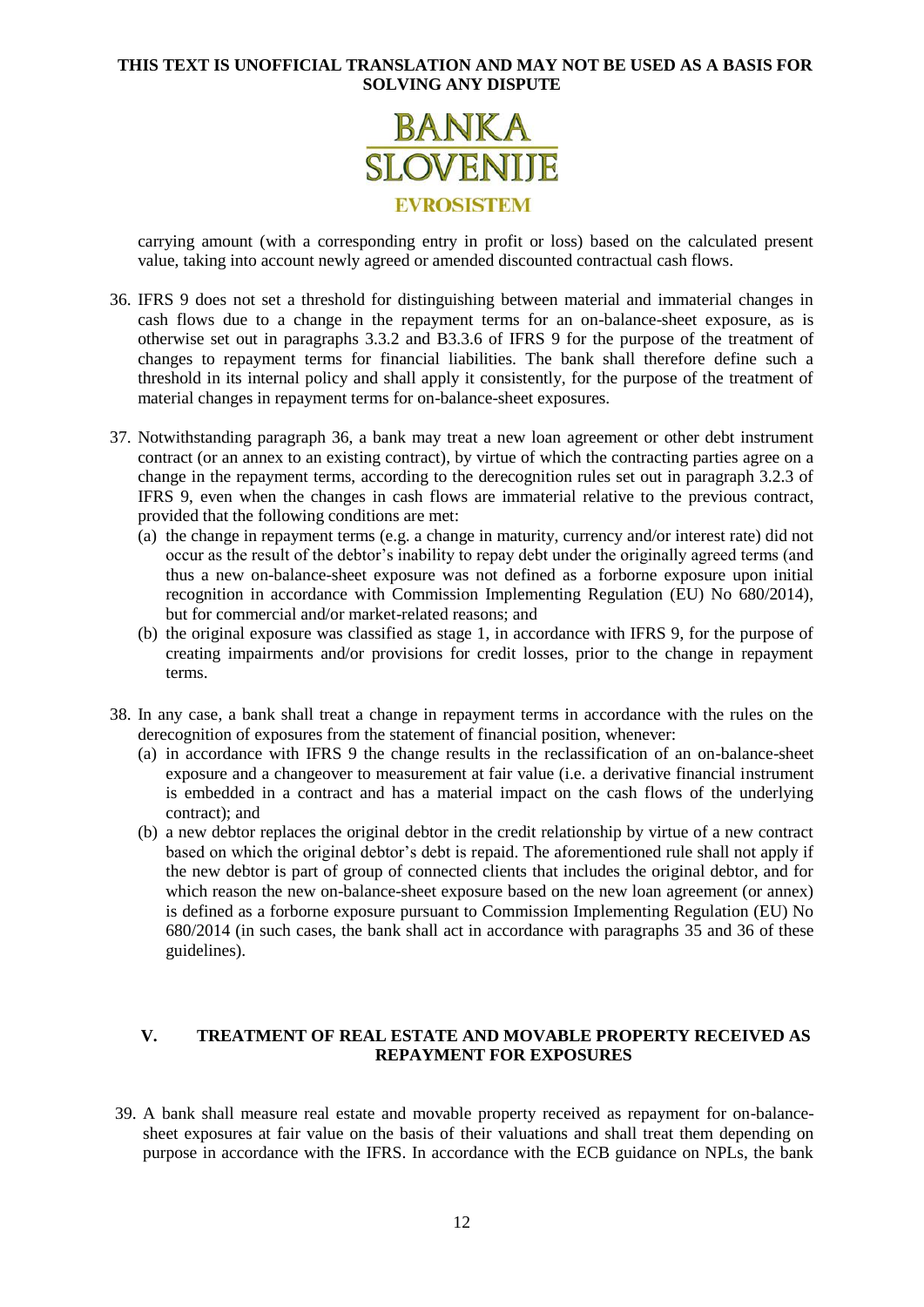

shall pursue an active policy regarding the sale of real estate and movable property received as repayment for exposures.

- <span id="page-12-0"></span>40. In accordance with IFRS 5, a bank shall measure real estate and movable property received as repayment for on-balance-sheet exposures and classified as non-current assets held for sale at the lower of the following values upon acquisition and subsequently:
	- (a) the fair value less cost to sell, or
	- (b) the value at initial recognition.
- <span id="page-12-1"></span>41. Notwithstanding paragraph [40,](#page-12-0) a bank shall value real estate and movable property received for the repayment of on-balance-sheet exposures on the basis of the liquidation of collateral and classified upon initial recognition as non-current assets held for sale at the lowest of the following values:
	- (a) the fair value less cost to sell,
	- (b) the value at initial recognition,
	- (c) the value of the real estate or movable property that was last taken into account in the estimate of cash flows or credit losses for the exposures that were repaid with the real estate or movable property in question.
- 42. For the purposes set out in paragraphs [40](#page-12-0) and [41,](#page-12-1) a bank shall estimate the cost to sell (based on the relevant accounting policies) for individual types or categories of real estate and movable property. The bank shall base the estimate of the aforementioned costs on the actual costs incurred in past sales of similar real estate and movable property. Insofar as the bank does not have such data at its disposal, the fair value of the real estate in question shall be reduced by a lump-sum deduction calculated for individual categories of real estate with regard to the current situation on the real estate or movable property market.
- 43. A bank shall also apply the provisions of this section *mutatis mutandis* to real estate and movable property received for the repayment of on-balance-sheet exposures disclosed under inventories. The inability to sell such real estate and movable property shall be reflected in the estimate of its fair value.

# **VI. APPLICATION OF GUIDELINES**

- 44. These guidelines shall not prejudice the interpretation of IFRS 9, for which the IFRS Interpretations Committee (hereinafter: IFRSIC) is responsible. Neither shall these guidelines prejudice the interpretation of the EBA guidelines on the expected credit loss model or the ECB guidance on NPLs.
- 45. The Bank of Slovenia shall apply these guidelines when conducting supervision of banks in accordance with the ZBan-2 and Council Regulation (EU) No 1024/2013. These guidelines shall be applied until their repeal or amendment, which shall be published on the Bank of Slovenia's website.
- 46. The issuance of these guidelines shall not release the Bank of Slovenia, when exercising its powers, from applying the currently applicable IFRS and IFRSIC Interpretations issued on their